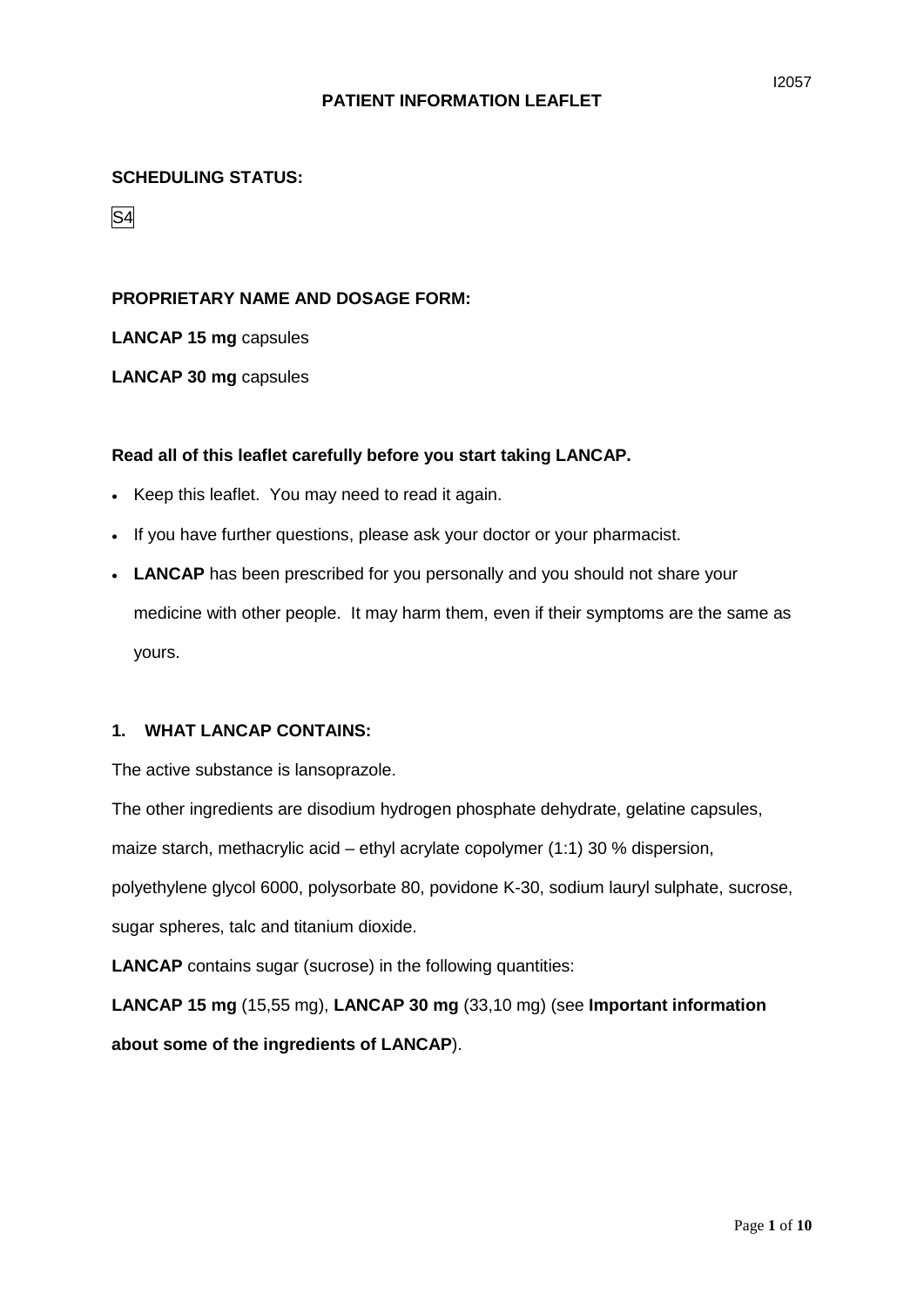#### **2. WHAT LANCAP IS USED FOR:**

- LANCAP is used in the short-term treatment of gastric (stomach) and duodenal (small intestine) ulcers and inflammation of oesophagus due to reflux of stomach acid.
- **LANCAP** is indicated for *Helicobacter pylori*-positive duodenal (small intestine) ulcers in conjunction with appropriate antibiotics as part of an eradication programme.

#### **3. BEFORE YOU TAKE LANCAP**

#### **Do not take LANCAP:**

• if you are hypersensitive (allergic) to lansoprazole or any of the other ingredients of

## **LANCAP** (see **WHAT LANCAP CONTAINS**)

- if you are pregnant or breastfeeding your infant
- if you have severe liver impairment
- if you are on HIV medicines such as atazanavir or nelfinavir.

#### **Take special care with LANCAP:**

- if you experience symptoms such as unintentional weight loss, recurrent vomiting, difficulty in swallowing, blood in vomit, dark sticky faeces or if you suspect a stomach ulcer tell your doctor because **LANCAP** can mask the symptoms of cancerous ulcers
- **LANCAP** may affect the kidneys (interstitial nephritis). Inform your doctor if you experience any pain while urinating or lower back pain
- if you are using **LANCAP** over a long period of time (e.g. longer than 3 years) this may lead to a vitamin B12 deficiency
- **LANCAP** may be associated with an increased risk of *Clostridium difficile* associated diarrhoea (CDAD) (you may develop diarrhoea that does not stop). Contact your doctor or healthcare provider as soon as possible

I2057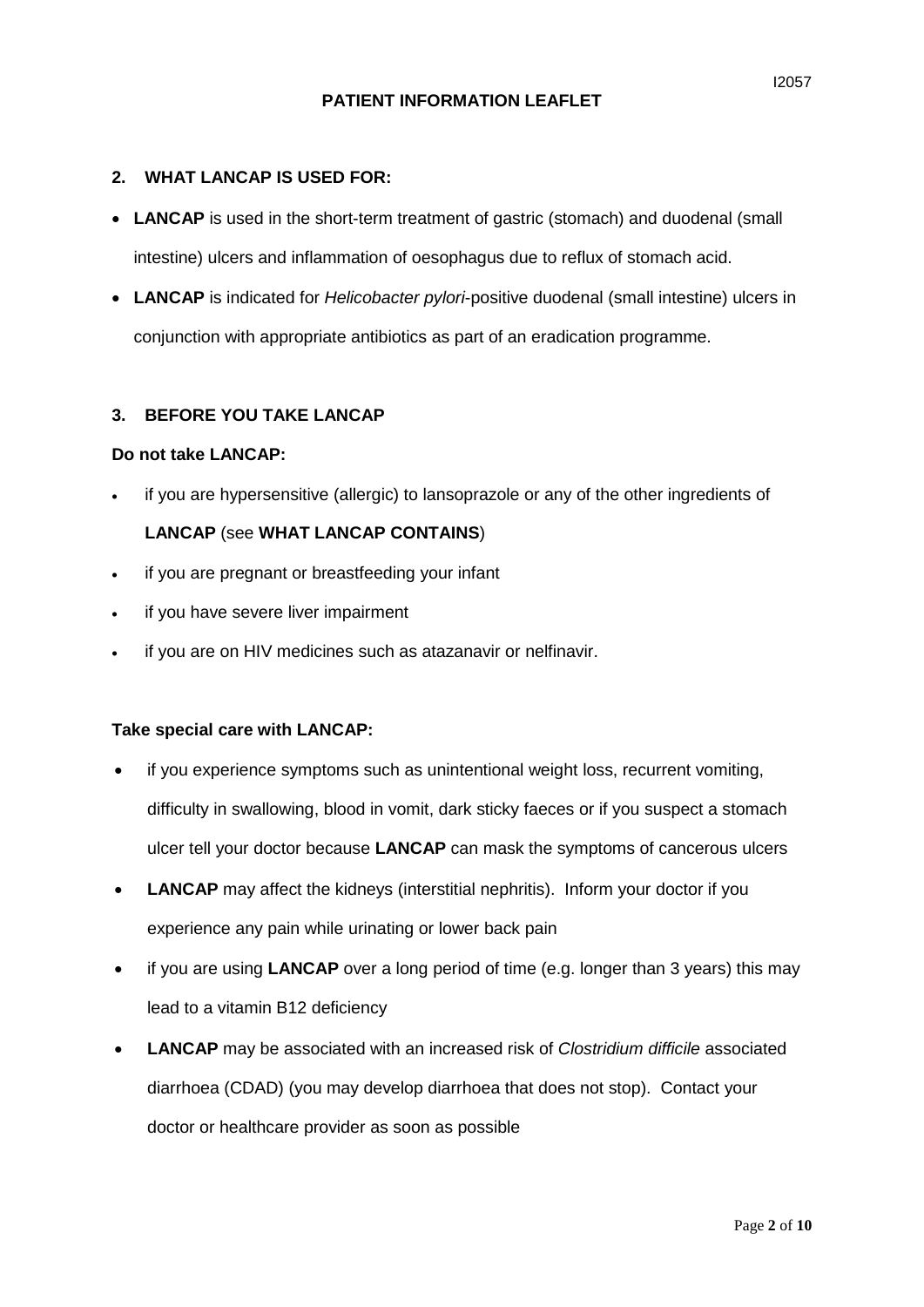- **LANCAP** may make you drowsy and impair your concentration (see "Driving and using machinery")
- **LANCAP** may increase your risk for osteoporosis-related bone fractures of the hip, wrist or spine. Inform your doctor if you have osteoporosis.
- if you have been told you have low magnesium levels in your blood, or if you experience fatigue, tetany (painful contractions of jaw and neck muscles), delirium, convulsions, dizziness and a change from normal heartbeat, or if you are taking medicines such as digoxin or diuretics (water tablets), tell your doctor as **LANCAP** can further reduce your magnesium levels
- if you are taking methotrexate
- if you are taking **LANCAP** for a long period of time, you may be at risk of gastrointestinal infections such as *Salmonella*, and *Campylobacter*
- if you have porphyria, inform your doctor before taking **LANCAP**
- Your doctor may conduct a test known as an endoscopy before prescribing **LANCAP.**

## **Taking LANCAP with food and drink:**

If you take **LANCAP** within 30 minutes of food intake, it may result in lower lansoprazole plasma levels. Therefore, you should take **LANCAP** before meals, preferably in the morning.

#### **Pregnancy and breastfeeding:**

You should not take **LANCAP** while you are pregnant or breastfeeding your baby (see **Do not take LANCAP**).

If you are pregnant or breastfeeding your baby, please consult your healthcare provider for advice before taking **LANCAP**.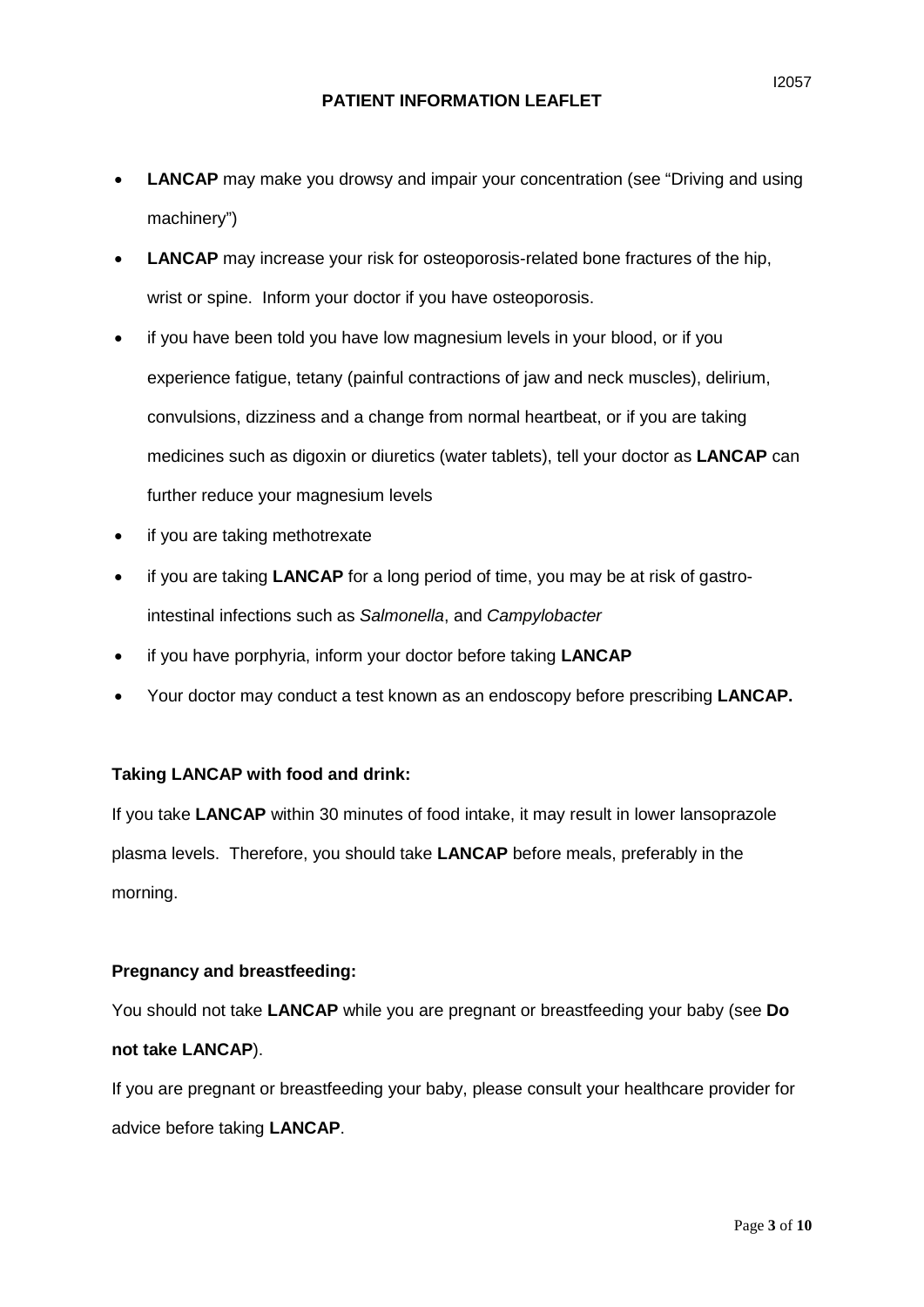## **Driving and using machinery:**

**LANCAP** may impair your concentration and lead to drowsiness. If you simultaneously use alcohol or other central nervous system depressants, the drowsiness may be aggravated. Do not take charge of vehicles or machinery or perform potentially hazardous tasks where loss of concentration could lead to accidents.

## **Important information about some of the ingredients of LANCAP:**

**LANCAP** contains sucrose which may have an effect on the control of your blood sugar if you have diabetes mellitus. If you have been told by your doctor that you have an intolerance to some sugars, contact your doctor before taking **LANCAP**.

#### **Taking other medicines with LANCAP:**

Always tell your healthcare provider if you are taking any other medicine. (This includes complementary or traditional medicines).

The following medicines may interact with **LANCAP:**

**LANCAP** may weaken the effects of some medicines such as:

- Warfarin (to prevent blood clots)
- Antipyrine, indomethacin, ibuprofen, or other nonsteroidal anti-inflammatory drugs (NSAIDS); (medicines used to treat pain)
- Oral contraceptives,
- Phenytoin (to treat epilepsy),
- Propranolol (to treat high blood pressure),
- Prednisone (to treat allergic reactions),
- Diazepam (to relax muscles or to treat anxiety)
- Clarithromycin (a type of antibiotic)
- Theophylline (to treat a tight chest).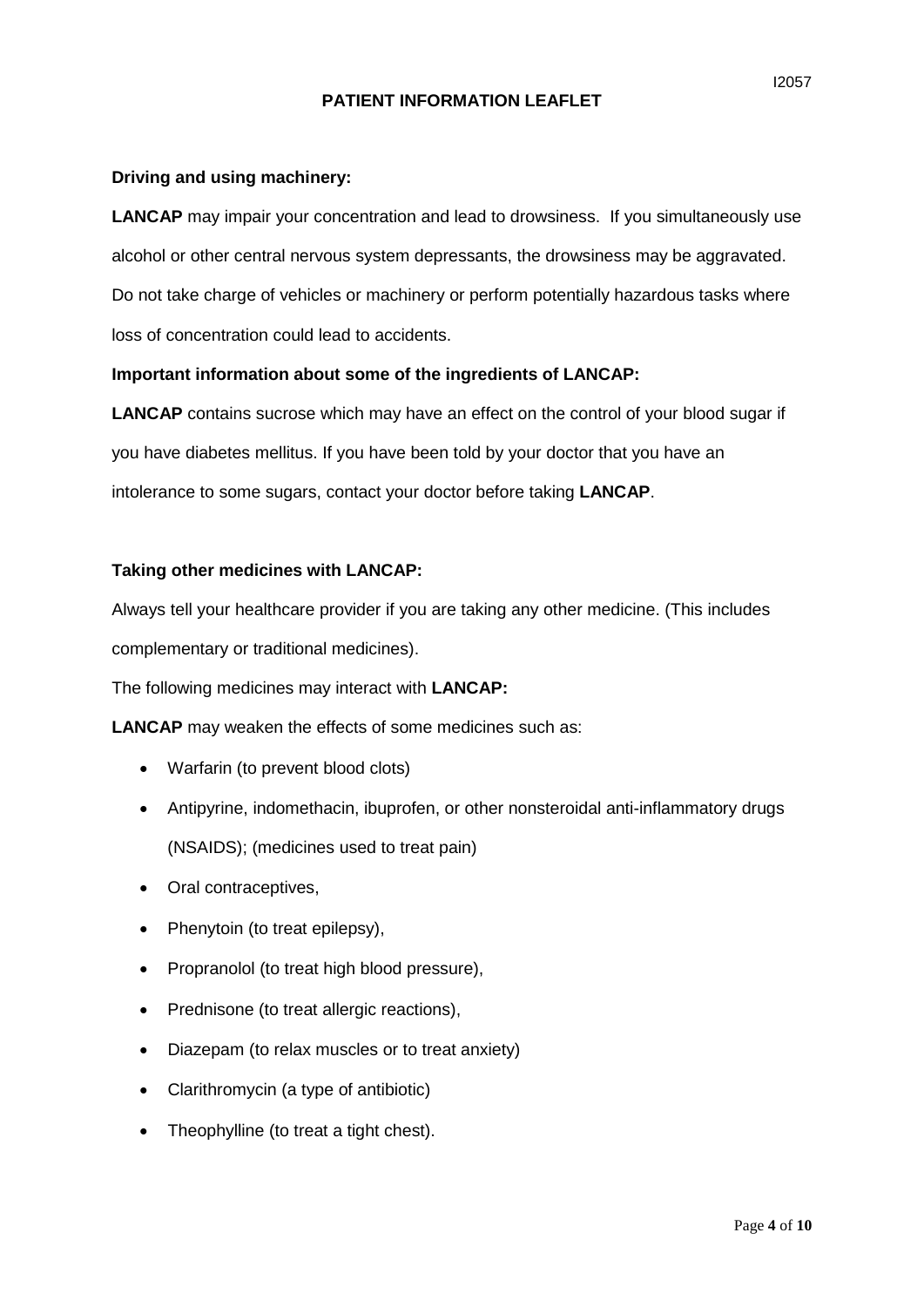**LANCAP** may intensify the effects of some medicines such as:

- Tacrolimus (to prevent transplant rejection)
- Digoxin (to treat heart problems)
- Methotrexate (to treat cancer).

The effect of **LANCAP** may be weakened by:

- Sucralfate (to treat ulcers)
- Rifampicin (to treat TB)
- St John's Wort (to treat depression).

**LANCAP** can affect the absorption of these medicines:

- Itraconazole, ketoconazole, posaconazole, voriconazole (to treat fungal infections)
- Ampicillin (antibiotic)
- Iron supplements
- Atazanavir, nelfinavir (to treat HIV)
- Dasatinib, erlotinib (to treat cancer).

If you are taking fluvoxamine (used to treat depression), the effect of **LANCAP** can be intensive.

**LANCAP** may affect certain diagnostic tests for certain hormonal and nervous system tumours as well as the urea breath test for bacterial infections (*Helicobacter pylori*).

## **4. HOW TO TAKE LANCAP**

Do not share medicines prescribed for you with any other person.

Always take **LANCAP** exactly as your doctor has instructed you. You should check with your doctor or pharmacist if you are unsure.

Take **LANCAP** before a meal, preferably in the morning.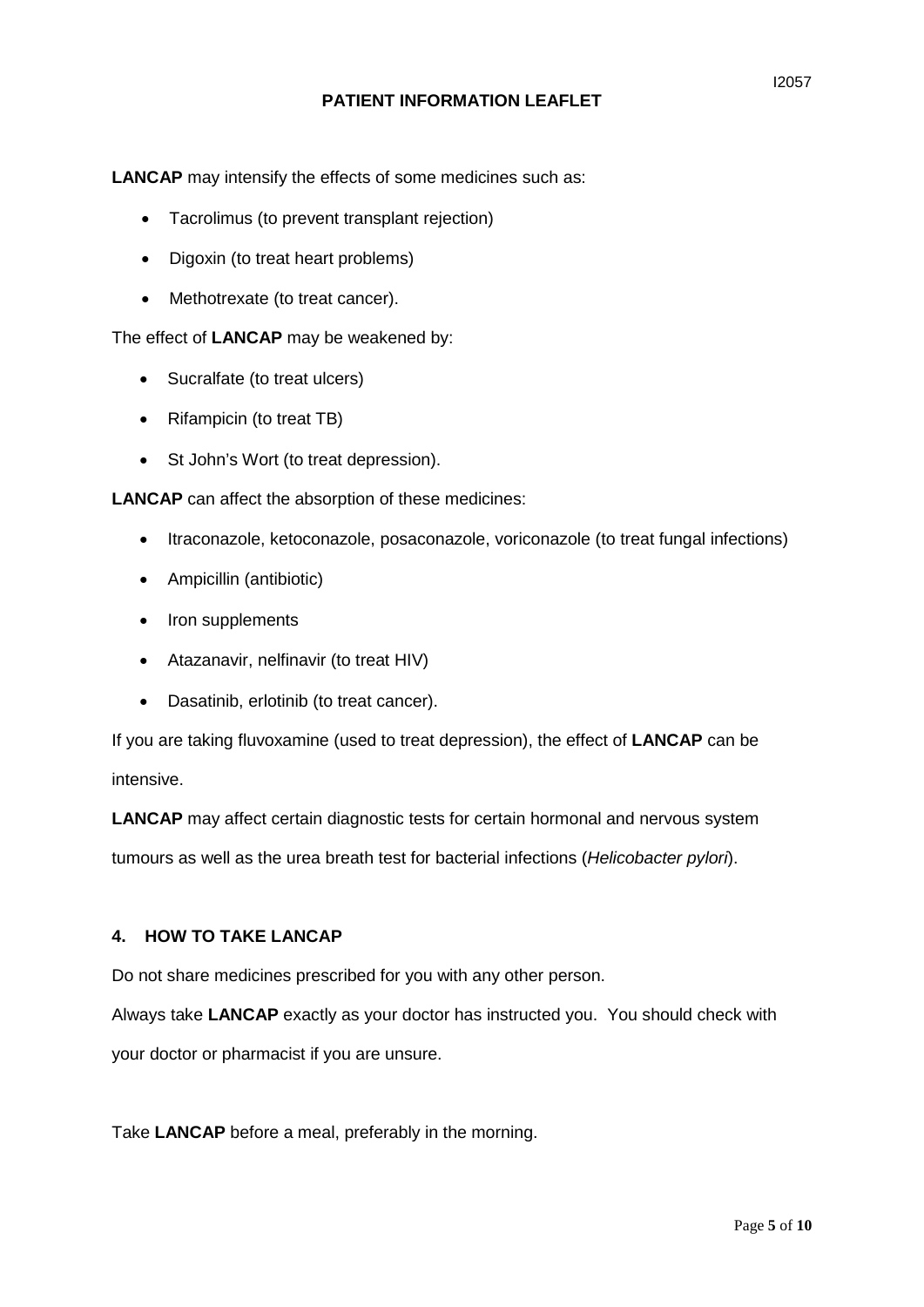The usual dose is one **LANCAP 15 mg** or one **LANCAP 30 mg** capsule daily depending on the condition you are being treated for.

Your doctor will tell you how long treatment with **LANCAP** will last. Do not stop treatment early because your condition may not be adequately treated and may worsen. If you have the impression that the effect of **LANCAP** is too strong or too weak, talk to your doctor or pharmacist.

#### **If you take more LANCAP than you should:**

In the event of overdosage, consult your doctor or pharmacist. If neither is available, contact the nearest hospital or poison control centre.

#### **If you forget to take a dose of LANCAP:**

If you missed a dose, take it as soon as you remember. However, if it is almost time for your next dose, continue to take the next capsule at the usual time. Do not take a double dose to make up for the forgotten individual doses.

If you have trouble remembering when to use **LANCAP**, ask your pharmacist for some hints.

## **5. POSSIBLE SIDE EFFECTS**

**LANCAP** can have side effects.

Not all side effects reported for **LANCAP** are included in this leaflet. Should your general health worsen, or if you experience any untoward effects while taking **LANCAP**, please consult your healthcare provider for advice.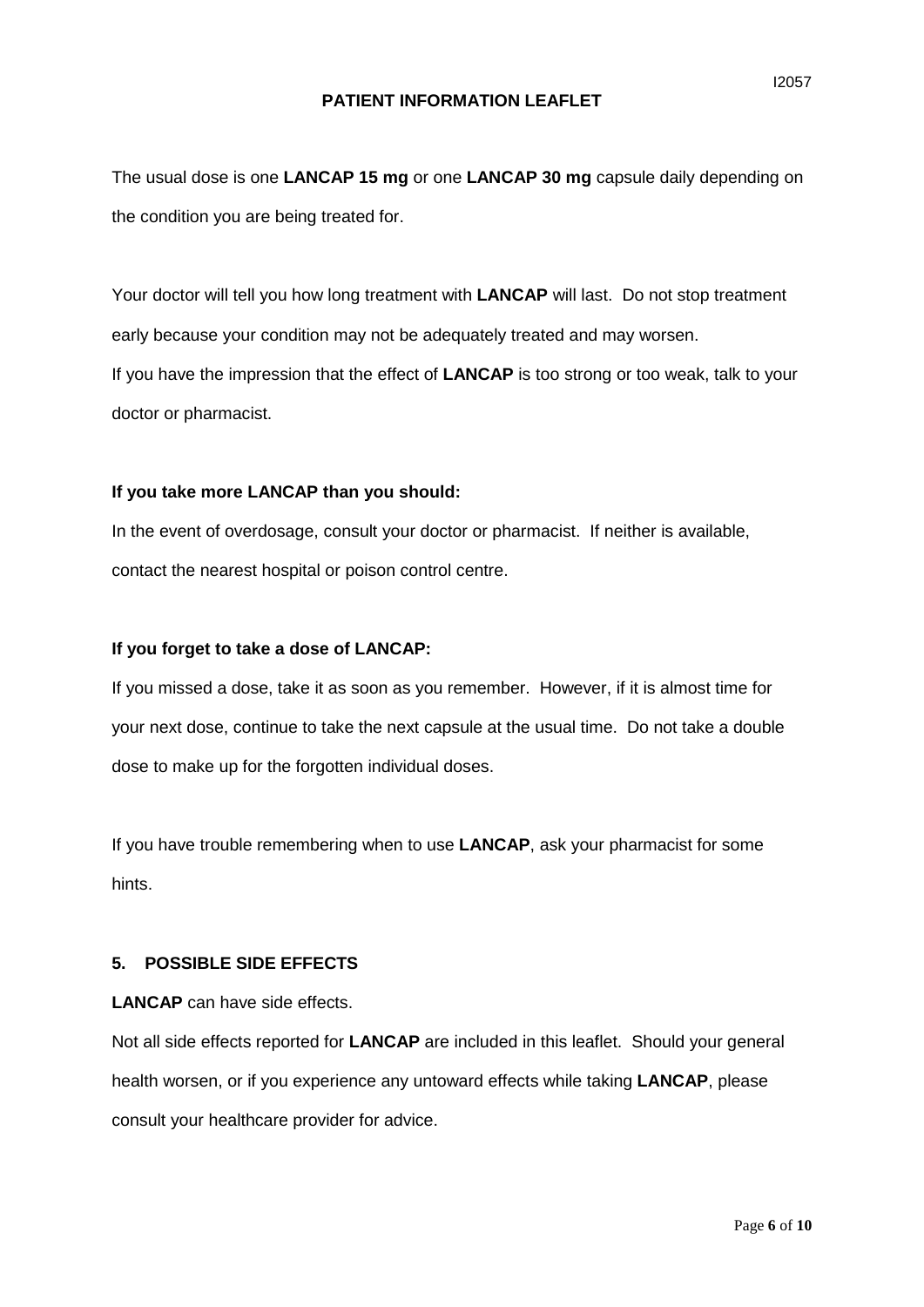If any of the following happens, stop taking **LANCAP** and tell your doctor immediately or go to the casualty department at your nearest hospital:

- swelling of the hands, feet, ankles, face, lips, mouth or throat, which may cause difficulty in swallowing or breathing
- fever
- rash or itching.

These are all very serious side effects. If you have them, you may have had a serious allergic reaction to **LANCAP**. You may need urgent medical attention or hospitalisation.

Tell your doctor immediately or go to the casualty department at your nearest hospital if you notice any of the following:

- yellowing of the skin and eyes, also called jaundice
- LANCAP may reduce the number of white cells in your blood, which may decrease your ability to fight infections. If you experience any infection with symptoms such as fever or a serious deterioration in your general health, or a fever with symptoms such as sore throat/mouth, or bladder problems, you should see your doctor immediately.
- chest pain, angina, changes in the way your heart beats, for example, if you notice it beating faster, slower, harder or irregular, difficulty in breathing,
- a persistent, scaly red patch on the skin with irregular borders that sometimes crusts or bleeds (skin cancer)
- very serious skin reactions with reddening, blistering, severe inflammation and skin loss
- serious kidney problems: less urine than is normal for you, swelling of the legs, ankles or feet, nausea or extreme tiredness, seizures or coma in severe cases.

These are all serious side effects. You may need urgent medical attention.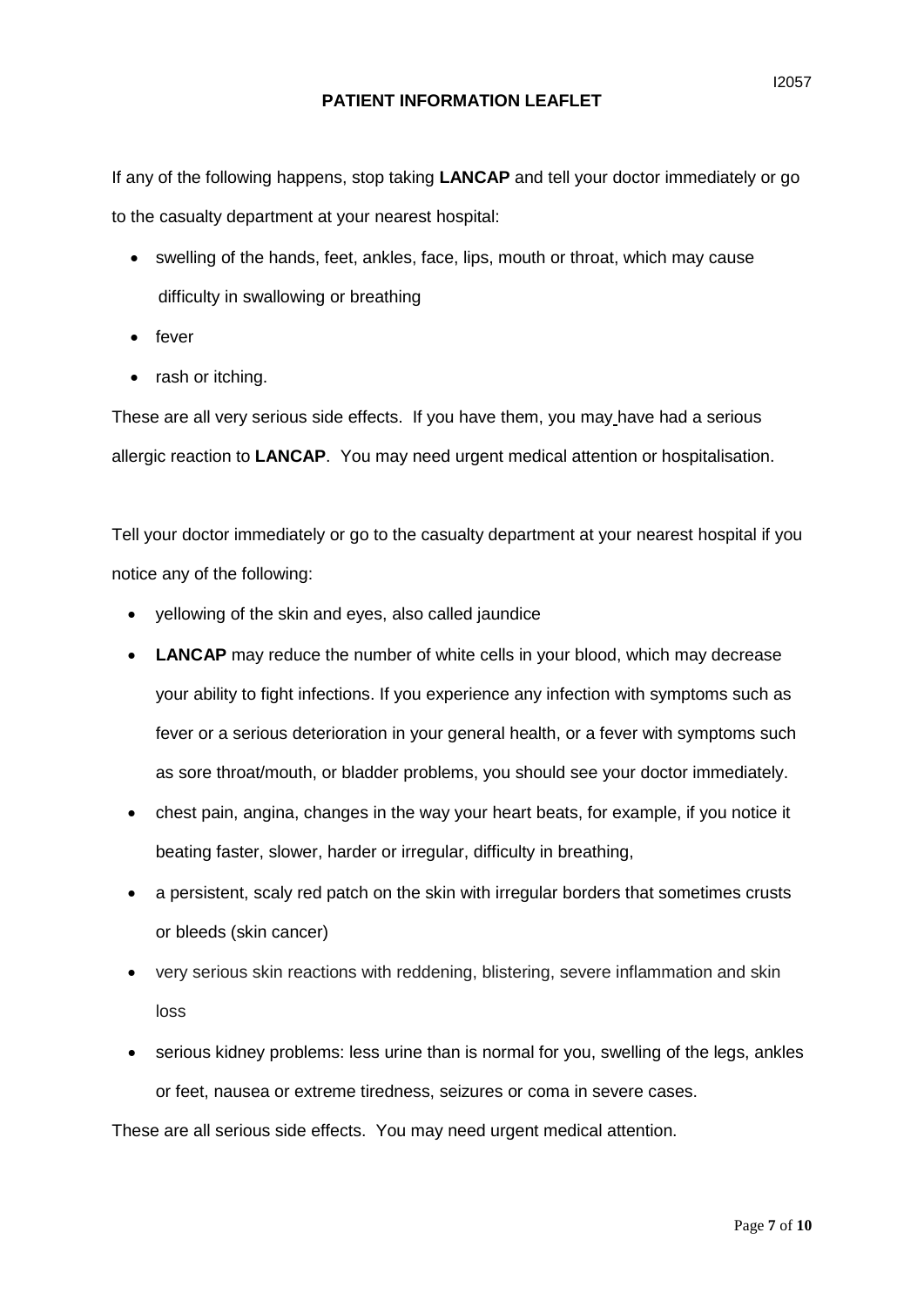Tell your doctor if you notice any of the following:

Frequent side effects:

• headache, dizziness, diarrhoea, dry mouth or throat, nausea, vomiting (sometimes with blood), constipation, gas pass through anus, stomach pain, bloated, changes in test results (e.g. raised liver enzymes), itching, scaly red or purple inflamed skin or rash, fatigue.

Less frequent side effects:

- changes in your blood cell count, or amount of sugar in your blood which may leave you feeling weak, tired, looking pale or generally feeling unwell.
- swelling of the neck due to enlargement of the thyroid gland.
- dehydration, pain, stiffness or swelling in joints, extreme thirst, swelling of the hands or feet, neck or pelvic pain, neck or muscle stiffness, weight gain or loss, problems with smell or taste, muscle weakness or cramps.
- abnormal dreams, mood changes such as agitation, hostility, memory loss, anxiety, laziness, confusion, a feeling of detachment from oneself, depression, mood swings, hallucinations (seeing or hearing things which are not there), increased or decreased sex drive, nervousness, distress, unable to sleep.
- fit, double vision, paralysis on one side of the body, excessive abnormal body movements, stiff muscles, reduced sensitivity to touch, tingling or burning of the skin, restlessness, strange thoughts, sleepiness, tremor, vertigo (a sensation of spinning when standing still).
- abnormal or blurred vision, itchy, water or red eyes, dry eyes, eye pain, sensitivity of eyes to the light, blurred vision and other problems with your vision including double vision.
- deafness, ear problems, ear ache, ringing of the ears.
- flushing, dizziness and feeling lightheaded, migraine, fainting.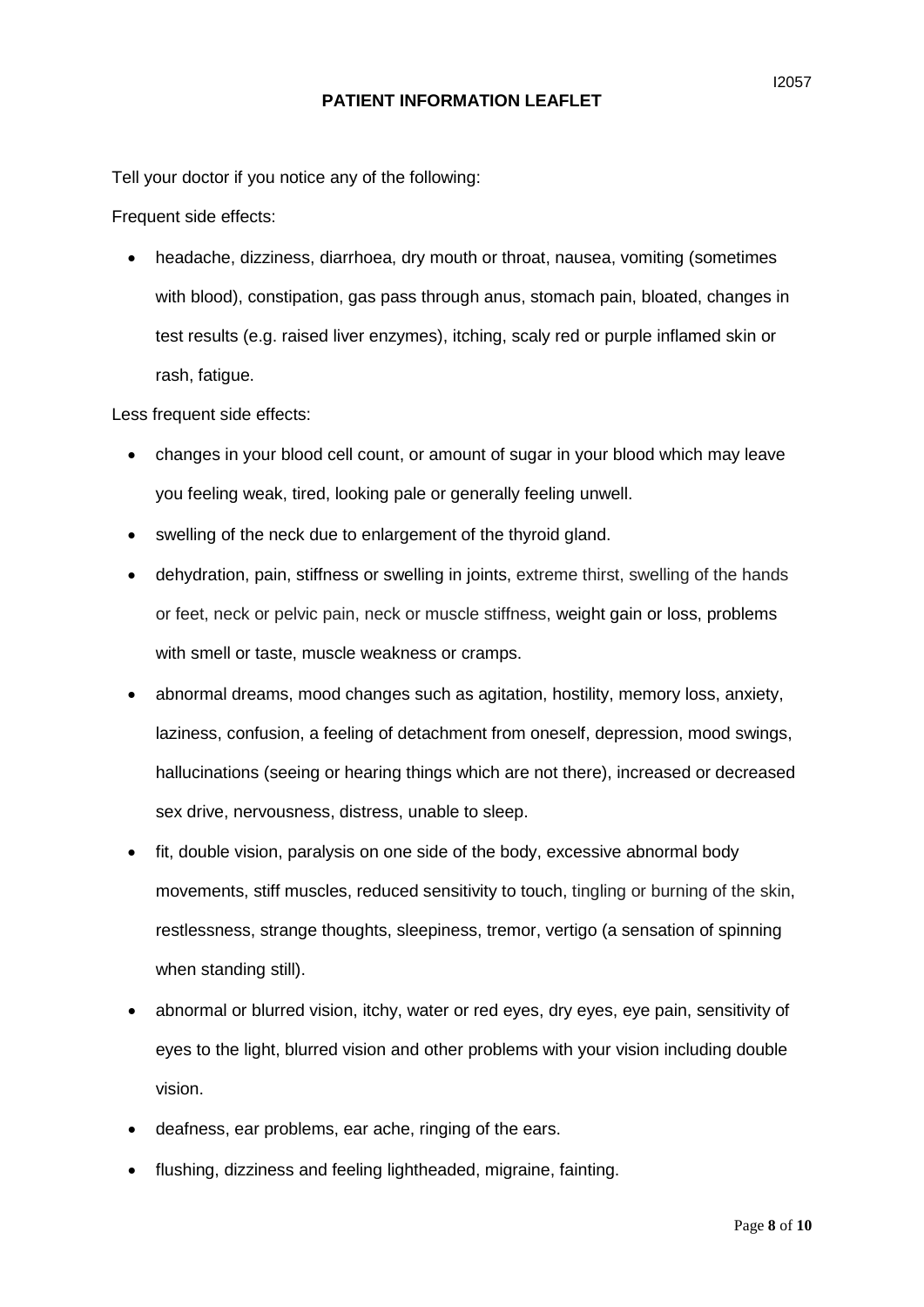- difficulty in breathing/ tight chest, increased coughing, shortness of breath, nose bleed or coughing blood, hiccups, sore or scratchy throat or pain swallowing, sharp chest pain that gets worse when you breathe, runny or blocked nose, sinus headache, abnormal noise when breathing.
- bleeding gums, increased appetite or saliva, mouth ulcer, blood in stool, abnormal tastes, thirst, tongue disorder, pain inside the mouth due to white spots on your tongue, inner cheeks, gums, palate and/or tonsils, feeling that you need to have a bowel movement, even if you already have had one, inflammation of the mouth and lips, pancreatitis (upper abdominal pain that radiates into the back, which may be aggravated by eating foods high in fat).
- acne, hair loss, dry skin, problems with nails, sweating, sensitivity of skin to light, peeling of skin over large areas of the body.
- painful, swollen or stiff joints, bone or joint problems, leg cramps, muscle or bone pain, muscle weakness, fracture of the wrist, hip or spine, neck pain or stiffness, pelvic pain.
- pain or discomfort on urination, blood in the urine, back pain (kidney pain), excessive or abnormally large production of urine, frequent urination or the need to constantly urinate.
- abnormal periods (heavy, lighter, longer or more painful), breast enlargement or tenderness in both men and women, impotence, whitish or yellowish discharge, penis disorder or inflamed vagina.
- feeling of weakness, chest pain, chills, fever, flu symptoms, smelly breath, infection, generally feeling unwell, swelling or water retention.
- increased sodium, cholesterol and triglyceride (fat) levels).

Side effects of unknown frequency:

• increased magnesium in your blood.